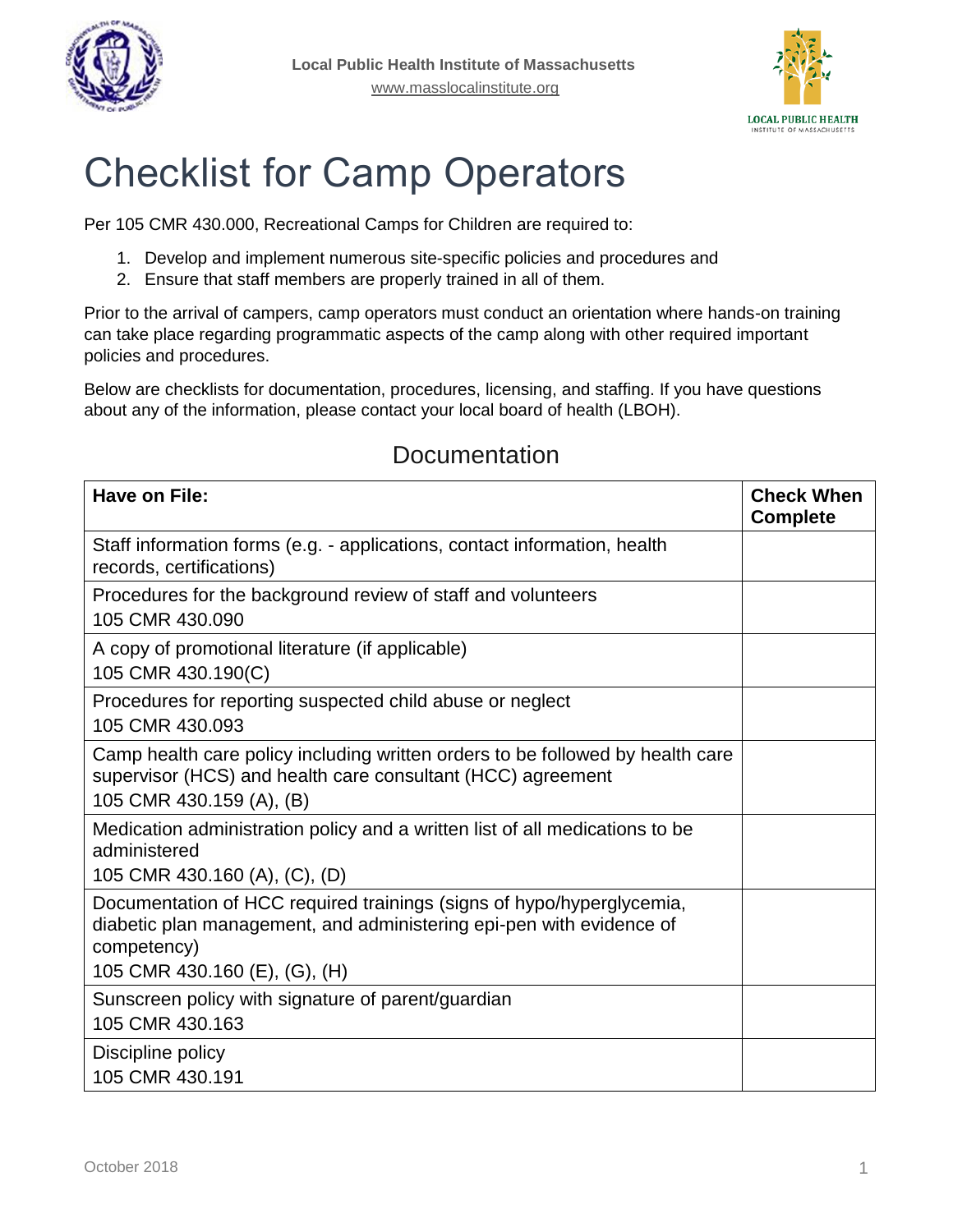| Have on File:                                                                                                                                                                                                                                            | <b>Check When</b><br><b>Complete</b> |
|----------------------------------------------------------------------------------------------------------------------------------------------------------------------------------------------------------------------------------------------------------|--------------------------------------|
| Fire evacuation plan – approved by the local fire department<br>105 CMR 430.210(A)                                                                                                                                                                       |                                      |
| Written statement of compliance from the local fire department<br>105 CMR 430.215                                                                                                                                                                        |                                      |
| Disaster/Emergency plan<br>105 CMR 430.210(B)                                                                                                                                                                                                            |                                      |
| Lost camper plan<br>105 CMR 430.210(C)                                                                                                                                                                                                                   |                                      |
| Lost swimmer plan (if applicable)<br>105 CMR 430.210(C)                                                                                                                                                                                                  |                                      |
| Traffic control plan<br>105 CMR 430.210(D)                                                                                                                                                                                                               |                                      |
| For Day Camps - Contingency plans (when applicable)<br>105 CMR 430.211                                                                                                                                                                                   |                                      |
| For Field Trips (if applicable) - A written itinerary, including sources of<br>emergency care, access to health records/medication/first aid kits and<br>contingency plans to be provided to the parents/guardians prior to departure<br>105 CMR 430.212 |                                      |
| Current certificate of inspection from the local building inspector<br>105 CMR 430.451                                                                                                                                                                   |                                      |
| If applying for an initial license after January 1, 2000 – the lab analysis of a<br>private well water supply source (if applicable)<br>105 CMR 430.300                                                                                                  |                                      |

#### Licensing

| <b>Contact:</b>                                                                                                                                                                                | <b>Check When</b><br><b>Complete</b> |
|------------------------------------------------------------------------------------------------------------------------------------------------------------------------------------------------|--------------------------------------|
| Your LBOH regarding annual licensing at least 90 days prior to opening. <sup>1</sup>                                                                                                           |                                      |
| Your municipal Building and Fire Departments for an annual inspection of the<br>facility OR obtain a copy of the municipal Building and Fire Departments<br>annual inspection of the facility. |                                      |

 $\overline{a}$ <sup>1</sup> Please note: When seeking a recreational camp license in each community where the camp is located, an applicant must file an application with the LBOH at least 90 days prior to the desired opening date, using a form provided by the Department or the LBOH. The application must include all required information, including, but not limited to, a plan showing the buildings, structures, fixtures and facilities, as needed. [105 CMR 430.631]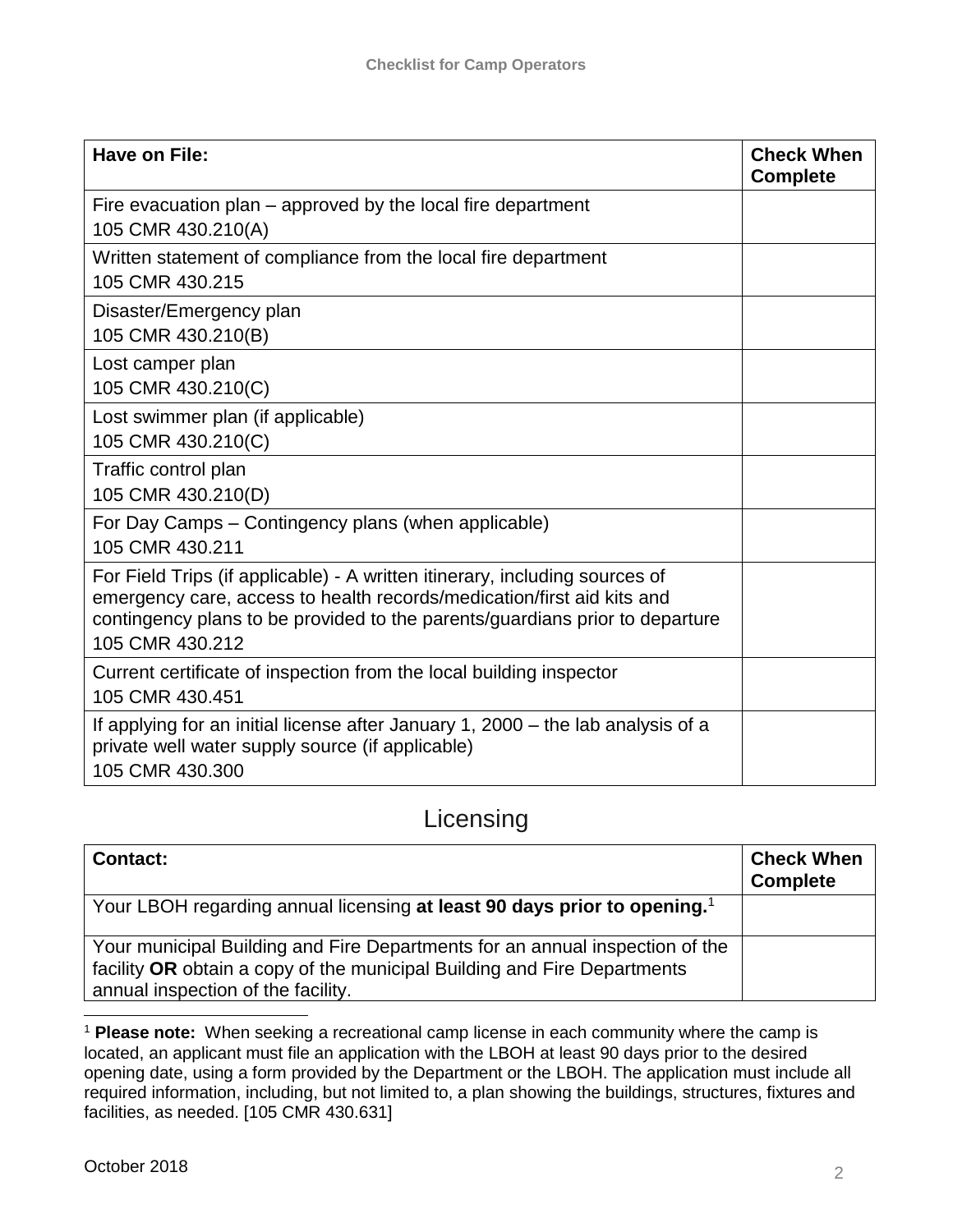### Procedures

| Each Year, Be Sure To:                                                                                                                                                                                                                                                                                                                                                                                                                                                                                                                                                                                                                                                                                                                                                                                                                                                                       | <b>Check When</b><br><b>Complete</b> |
|----------------------------------------------------------------------------------------------------------------------------------------------------------------------------------------------------------------------------------------------------------------------------------------------------------------------------------------------------------------------------------------------------------------------------------------------------------------------------------------------------------------------------------------------------------------------------------------------------------------------------------------------------------------------------------------------------------------------------------------------------------------------------------------------------------------------------------------------------------------------------------------------|--------------------------------------|
| Develop/review/update all required recreational camp policies and<br>procedures (see Documentation above).                                                                                                                                                                                                                                                                                                                                                                                                                                                                                                                                                                                                                                                                                                                                                                                   |                                      |
| For medical policies and procedures, be sure to:                                                                                                                                                                                                                                                                                                                                                                                                                                                                                                                                                                                                                                                                                                                                                                                                                                             |                                      |
| Store all medications in original containers, in a secured manner per<br>American Camp Association, and at proper temperature.<br>Specify who has been authorized and properly trained to administer<br>medication, including use of epi-pens and insulin.<br>Properly dispose of medications and record in a log.<br>Maintain a medical log that will be readily available and signed by an<br>$\bullet$<br>authorized staff person.<br>Complete an Injury Report for a fatality or serious injury and send a<br>copy to MDPH and LBOH.<br>Provide an infirmary that includes lighting and, for residential camps,<br>one that is easily recognizable, accessible during the day and night,<br>and includes an area for isolation of an ill child capable of providing<br>negative pressure.<br>Provide at least one Class A and one Class B first aid kit (ANSI)<br>Z308.1-2015 standards) |                                      |
| Review compliance with all associated regulations (e.g., beaches, drinking<br>water, food establishments, medical waste, swimming pools, solid waste, and<br>wastewater)                                                                                                                                                                                                                                                                                                                                                                                                                                                                                                                                                                                                                                                                                                                     |                                      |
| Review field trip itineraries, policies & procedures, staffing, and first aid kits                                                                                                                                                                                                                                                                                                                                                                                                                                                                                                                                                                                                                                                                                                                                                                                                           |                                      |
| Review emergency plans, ensure adequate staff training, and conduct fire<br>drills                                                                                                                                                                                                                                                                                                                                                                                                                                                                                                                                                                                                                                                                                                                                                                                                           |                                      |
| Review all specialized high risk activities, including aquatics, and have plans<br>and staff in place                                                                                                                                                                                                                                                                                                                                                                                                                                                                                                                                                                                                                                                                                                                                                                                        |                                      |
| Ensure all facilities being maintained in good order (e.g., housekeeping,<br>sanitation, egress)                                                                                                                                                                                                                                                                                                                                                                                                                                                                                                                                                                                                                                                                                                                                                                                             |                                      |